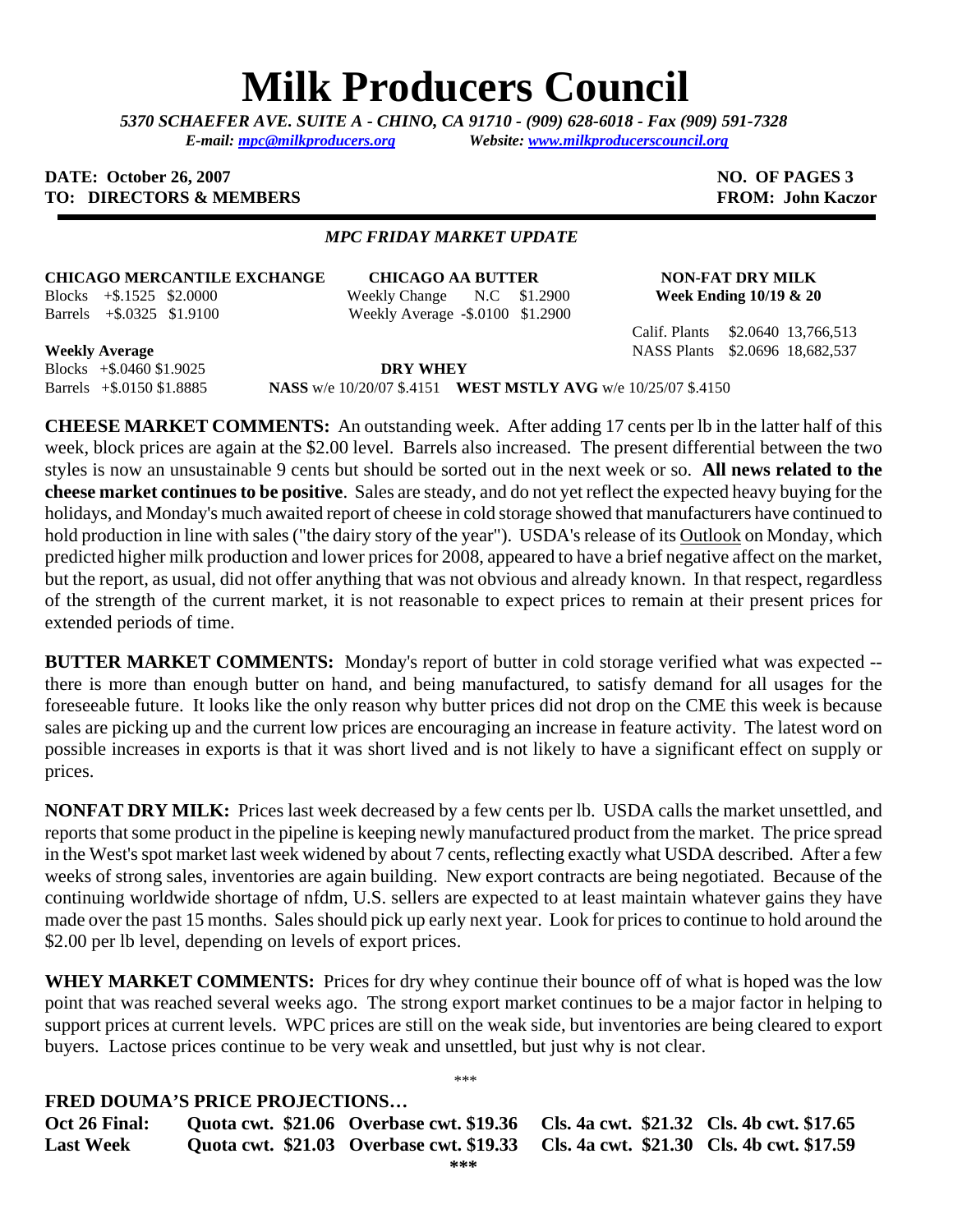**MORE COMMENTS ON THE CWAP HEARING**: *(By John Kaczor)* Last week, in my report on CDFA's decision to make insignificant changes in the rules for reporting nonfat dry milk sales by California plants (which directly impacts the class 2, 3 and 4a prices), a number of criticisms were leveled at the decision, at the hearing panel, and at some CDFA principals.

Well, it turns out there is at least one other opinion on the issue. Last week's edition of the Alliance's Weekly Update included this comment:

*This is a sensible decision that leaves our industry positioned to take advantage of world trade. To have limited reporting of CWAP to current (30 day maximum) sales only would have made it impossible to participate in long-tern contracts that are the basis of all the large volume export business.* 

That opinion expresses the viewpoint of plants that manufacture nonfat dry milk in California. So which viewpoint is right?

The **central purpose for the hearing** was to determine what should be done **to prevent a recurrence** of what happened earlier this year because of the use of nfdm sales whose price was set long before the shipment of product occurred. A related issue was to verify the importance of having California's prices and pricing provisions correspond to those in adjacent states and throughout the country.

The arguments made on behalf of manufacturing plants by the Alliance, CDI, and Dairy America for placing **no limitations** whatsoever on sales reports included the following:

- Large volumes of surplus nonfat dry milk can be sold internationally **only** with long-term fixed price contracts, and the lead time for negotiating those contracts can be as long as four months;
- There currently are no means available to protect sellers of fixed priced products against the risk of future cost increases, **therefore producers must bear that risk**;
- If exports of nfdm decrease, a surplus will overwhelm the U.S. market and prices could fall to Support levels;
- Regarding the statutory need for inter-state price alignment, Joe Heffington, CDI's CFO, stated, "*We also disagree with the thought that alignment with NASS reporting is necessarily in California producers' longterm best interest*."

The other side of the argument, presented by four producer organizations, centered on **the law** which clearly states the need for reasonable economic relationships between California's milk prices and national prices. This testimony **included proposals on how the risks and benefits of long-term fixed price contracts can be reasonably shared by producers and manufacturing plants**. Even some processors that support substantial change argued that there are practical as well as legal reasons why California's milk prices need to reflect current market conditions and be reasonably related to national prices.

**Last week's criticisms were made because they accurately describe the CDFA Dairy Division's complete lack of participation in this issue from the first they heard of it, through the Spring and Summer, through the hearing, and with their final decision**. They did **nothing** that could be considered to be proactive until hearing petitions were submitted. It was apparent that someone in a position to do so had made a final decision without even bothering to go through the motions of a public hearing. That decision was to leave things alone. As far as CDFA was concerned, there was no problem.

The hearing itself was notable for the few pertinent and follow-up questions that were asked by the hearing panel. The points noted above that were offered as facts by the Dairy America group to support their case for doing nothing were made without a single reference to existing **law** and the hearing panel failed to ask a single question regarding charges made by MPC, WUD, CDC, and DI that the present system resulted in market conditions that were inconsistent with the **law**. At no time during the hearing did the panel members explore witnesses' views on the applicability of the standards and how much discretion may properly be used in applying general references over a principal standard.